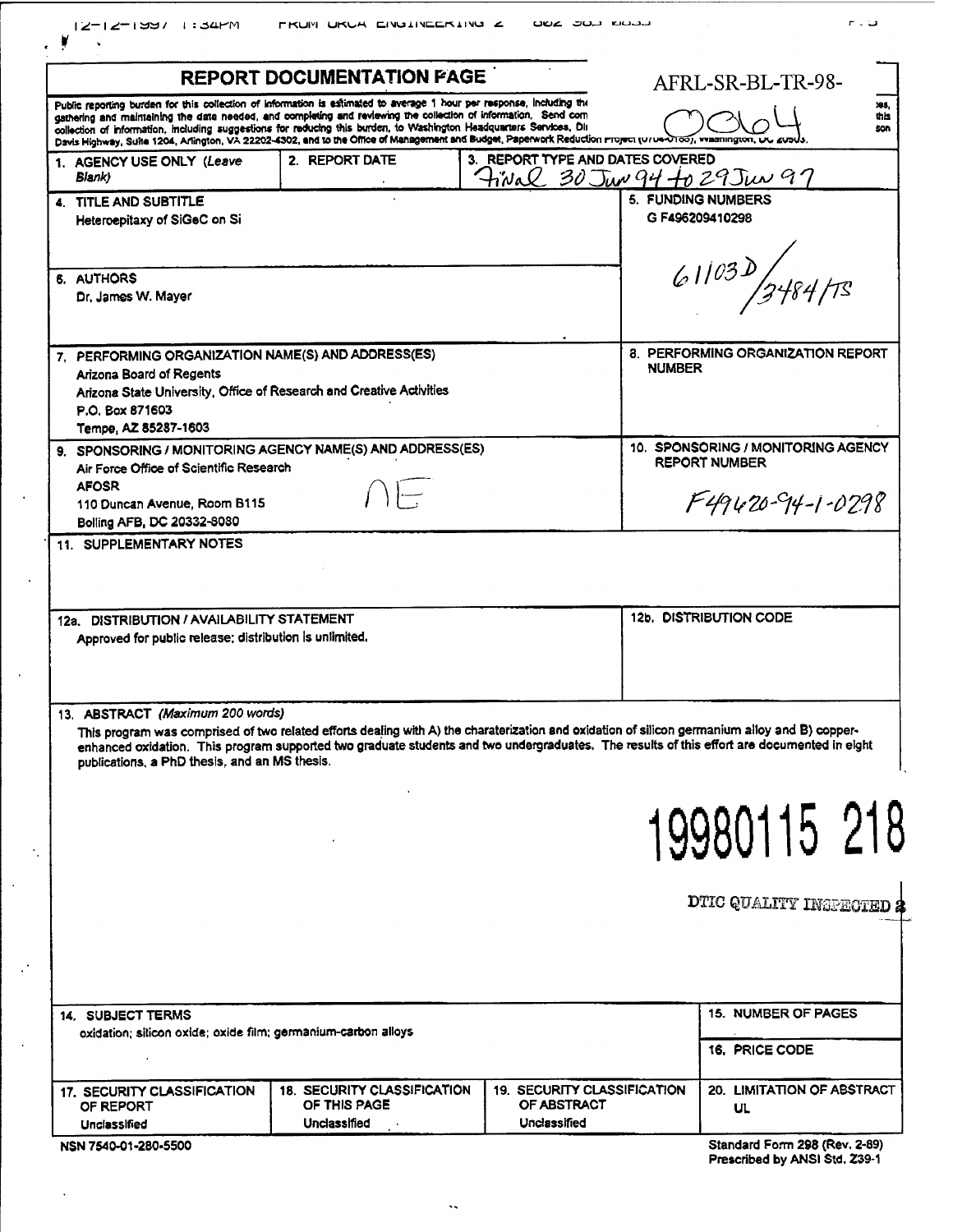# FINAL REPORT TO AFOSR

### Air Force AASERT Program

Heteroepitaxy of SiGeC on Si

James W. Mayer  $\epsilon$  . Center for Solid State Science Arizona State University Tempe, Arizona 85287-1704

#### Abstract

This successful program supported two graduate students and two undergraduates. The results are documented in 8 publications, the PhD thesis of A. E. Bair and the MS thesis of D. J. Jaquez. All funds were expended.

 $\frac{1}{2}$  ames W. Mayer

James W. Mayer Regents Professor

Dec. 8, 1997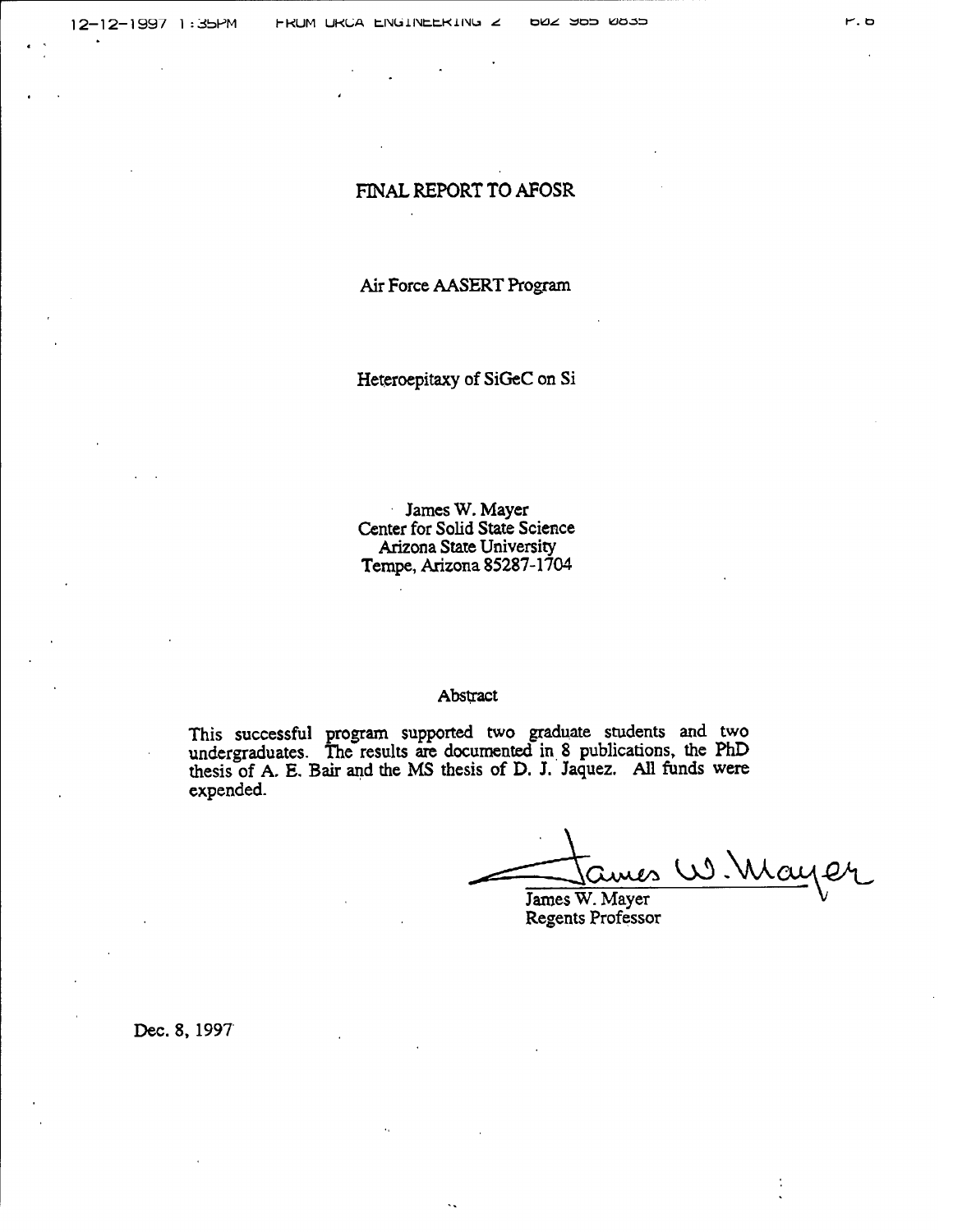8 December, 1997

#### ASSERT Program

# Air Force Heteroepitaxy of SiGeC on Si

### I. Introduction

This program supported 4 ASU Students:

- 1. A. E. Bair, PhD, now at SGS Thompson
- 2. J. E. Jaquez, MS, now at Intel
- 3. Randy Appleton, undergrad, now at Physics, Univ. IL.
- 4. Justin Shaw, undergrad, graduates ASU, Dec. 97

The undergrads worked in the Ion Beam laboratory in support of the SiGeC program. The publications are listed in Section HI. The two theses are:

- 1. Andrew E. Bair, PhD, May 96 "Characterization and Oxidation of Silicon, Germanium-Carbon alloys grown by chemical vapor deposition."
- 2. Edward James Jaquez Jr., Dec. 96 "Copper Enhanced Oxidation of Si and Group IV Compounds"

### II. Technical results

A. Characterization and Oxidation of Silicon Germanium Alloy

Pseudomorphic alloys of  $Si1_{x,y}Ge_xC_y$ , with compositions ranging from x~0.20 and  $0.01 \le y \le 0.002$ ) to x ~0.50 and  $0.02 \le y < 0.04$ ) were grown by chemical vapor deposition. Films with the lower alloy compositions were grown to thickness of 750 nm without the formation of misfit dislocations at the film/substrate interface. This is a four fold increase of the critical thickness over carbon-free alloys with similar Si:Ge ratios. High resolution x-ray diffraction analysis showed all of the pseudomorphic films grown in this study to be in compression. Calculations based on Vegard's law suggested that about 50% of the carbon is compensating for strain induced by the germanium.

The carbon concentrations of the films were quantified using Rutherford backscattering spectrometry (RBS) and elastic recoil detection (ERD). Due to the  $Z^2$ dependence ofthe scattering cross section, carbon in a heavier matrix cannot be detected with a He<sup> $\leftrightarrow$ </sup> ion beam for concentrations in the o.5 to 10 at .% range. To circumvent this problem, the scattering cross section is enhanced by a factor of about

100 by using the <sup>12</sup>C( $\alpha$ ,  $\alpha$ )<sup>12</sup>C elastic resonance at 4.27 MeV.

Target atoms are scattered forward during ERD analysis through a heavy ion filter into a surface barrier signal and a Rutherford cross section can be used. Compositions measured with these techniques of resonance reactions and ERD were in close agreement.

Samples of amorphous  $\operatorname{Si_{0.67}Ge_{0.25}C_{0.05}}$  were oxidized in a wet ambient over a temperature range from 700 to 950 C. A discontinuity in the activation energy near 820\*C suggested a changed in the oxidation mechanism. Below this temperature, a nearly pure SiO, was formed with the germanium being expelled and piling up at the interface. Cross-sectional transmission electron microscopy showed the structure remained amorphous. At temperatures above the transition, the structure became nanocrystalline. The oxide was still nearly pure  $SiO<sub>2</sub>$ , but the expelled germanium redistributed in the remaining alloy layer rather than piling up at the interface.